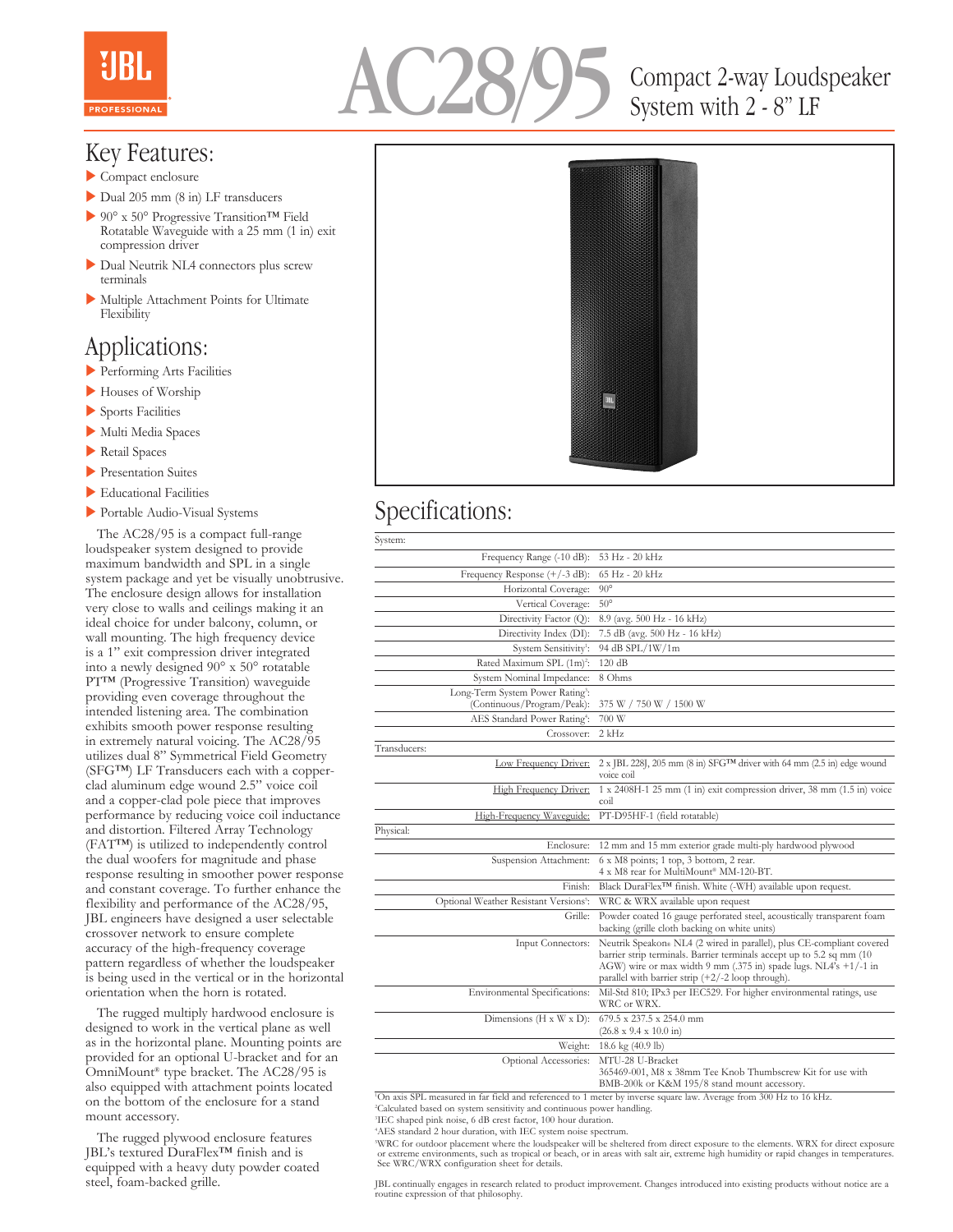# AC28/95 Compact 2-way Loudspeaker System with 2 - 8" LF

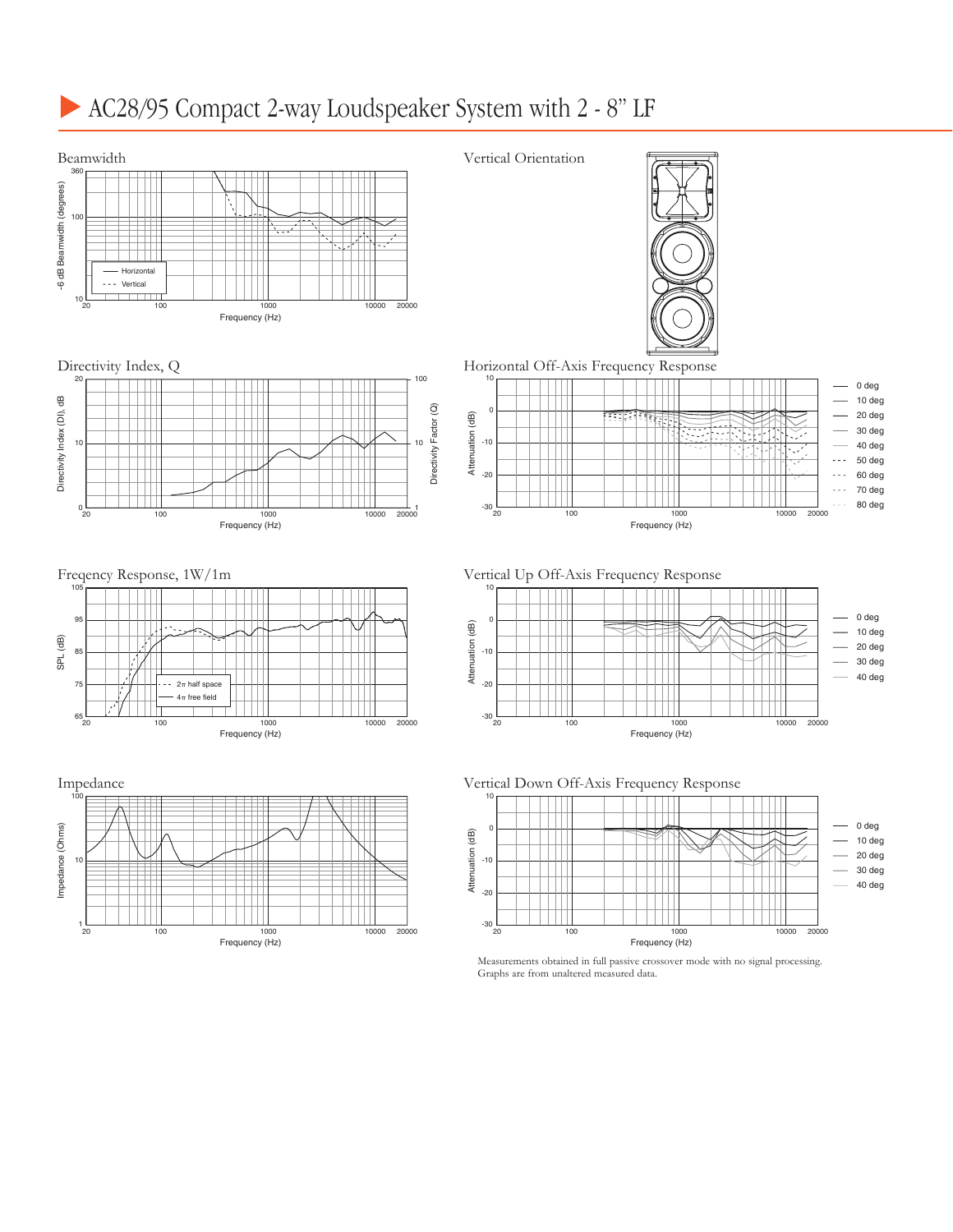





Horizontal Right Off-Axis Frequency Response



Horizontal Left Frequency Response



Measurements obtained in full passive crossover mode with no signal processing. Graphs are from unaltered measured data.